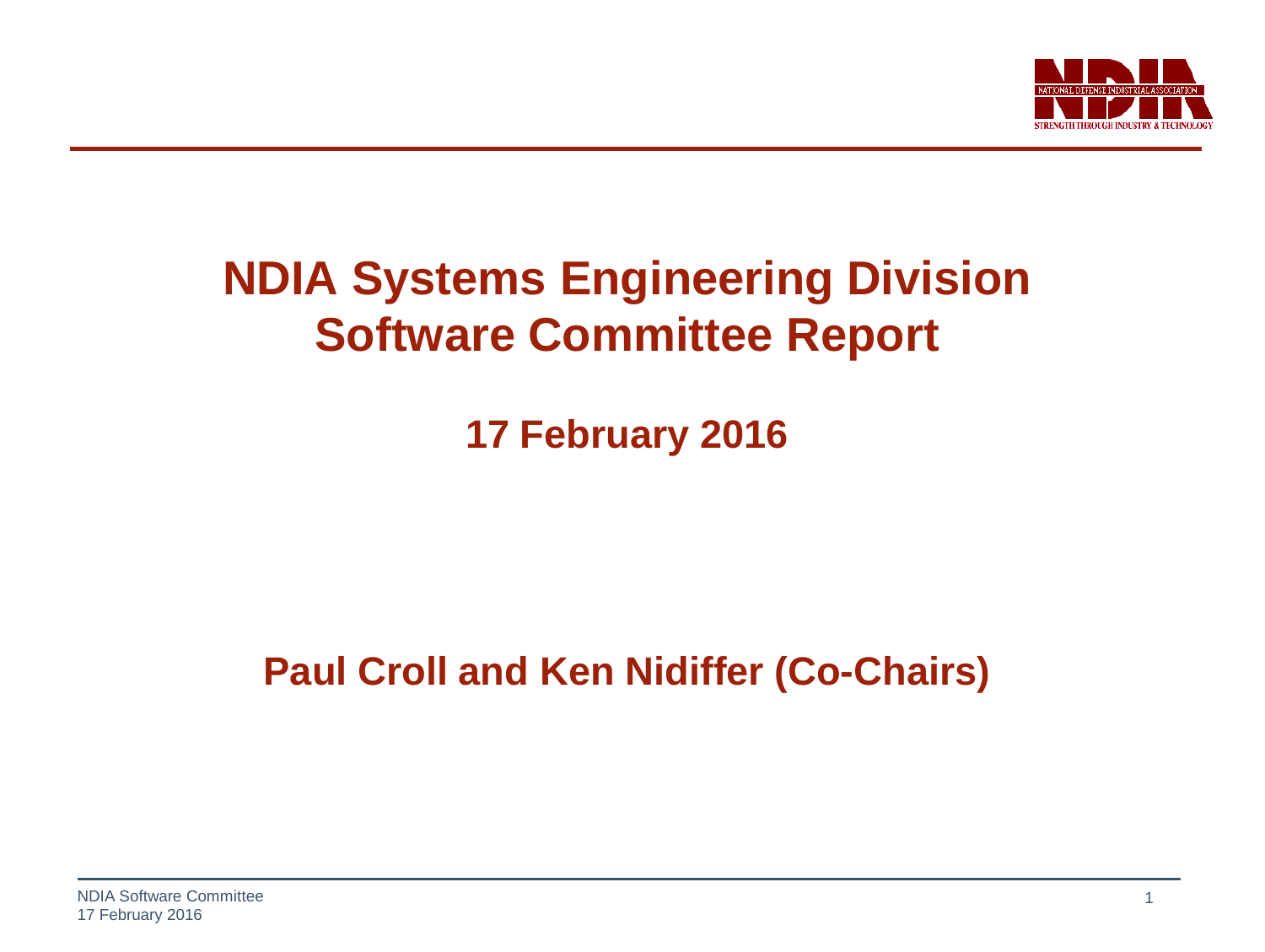## **Overview**



- **Background**
- **Actions Since Last SED Division Meeting**
- **Next Steps**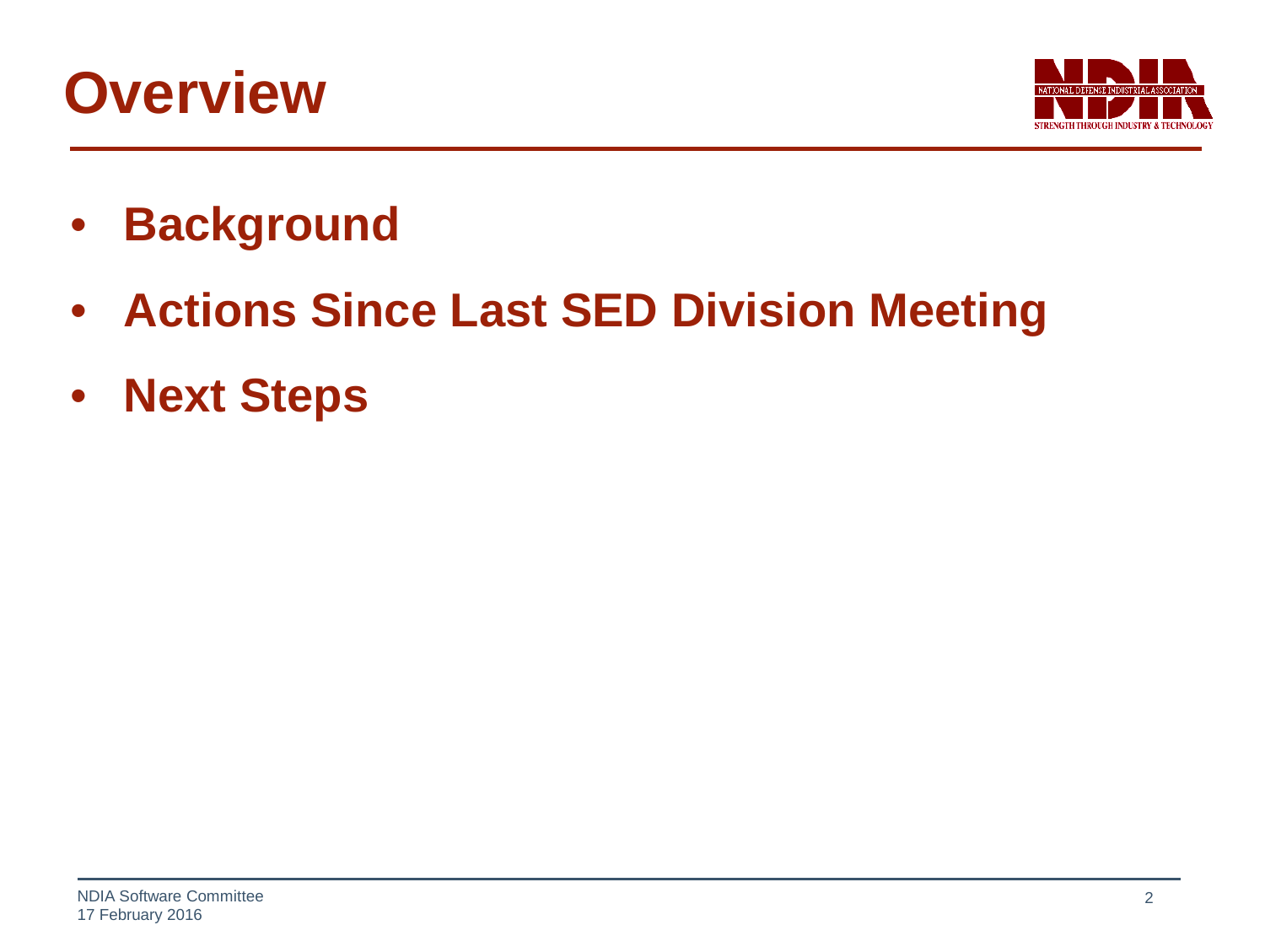



- **DASD/SE requested the NDIA SED Software Committee to provide an industry perspective regarding opportunities for "DASD(SE) to improve the practice of software engineering"**
- **The Committee held several virtual meetings and identified eleven areas for consideration**
- **These areas were then ranked in terms of Payoff and Ease of Implementation**
- **Detailed recommendations were developed for seven opportunities for improvement**
- **Committee members included:**
	- Paul Croll, PR Croll LLC (Chair); JoAn Ferguson, General Dynamics; Gary Hafen, Lockheed Martin (retired); Cheryl McIntyre, Lockheed Martin; Cynthia Molin, Raytheon; Ken Nidiffer (Co-Chair), SEI; Shawn Rahmani, Boeing; Rick Selby, Northrop Grumman; Tim Walden, Lockheed Martin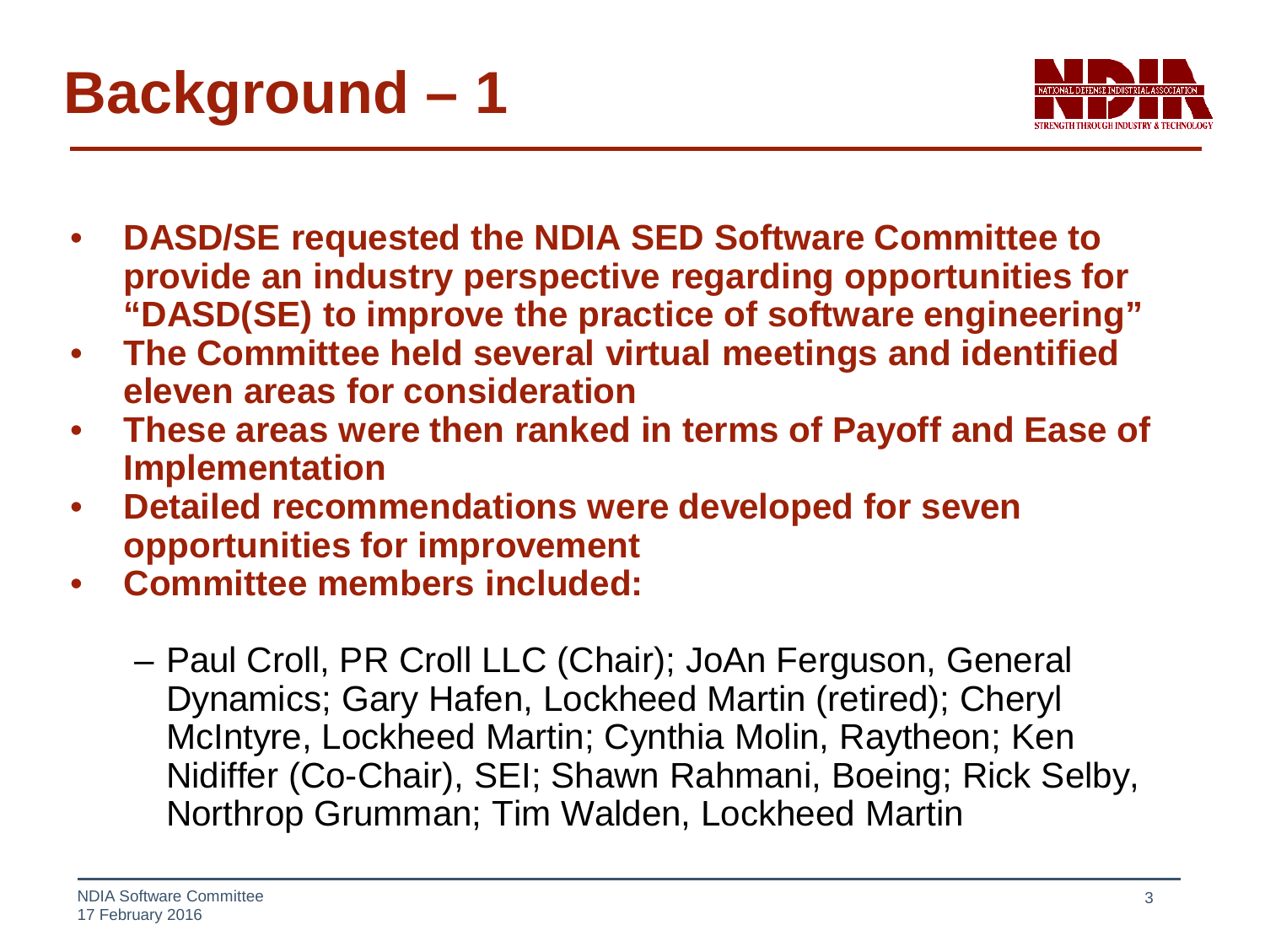# **Background – 2**



- **Recommendations for Software Initiatives**
	- 1. Agile/Incremental Software Development
	- 2. Improved Software Estimation and Integration with EVM and Technical Metrics
	- 3. Test Optimization
	- 4. Model Based System Development
	- 5. Requirements Quality (Systems and Software)
	- 6. DoD 5000 Lifecycles: Incorporation of High-Impact Software Enabling Technologies
	- 7. Software Assurance in Acquisition, Development, and Sustainment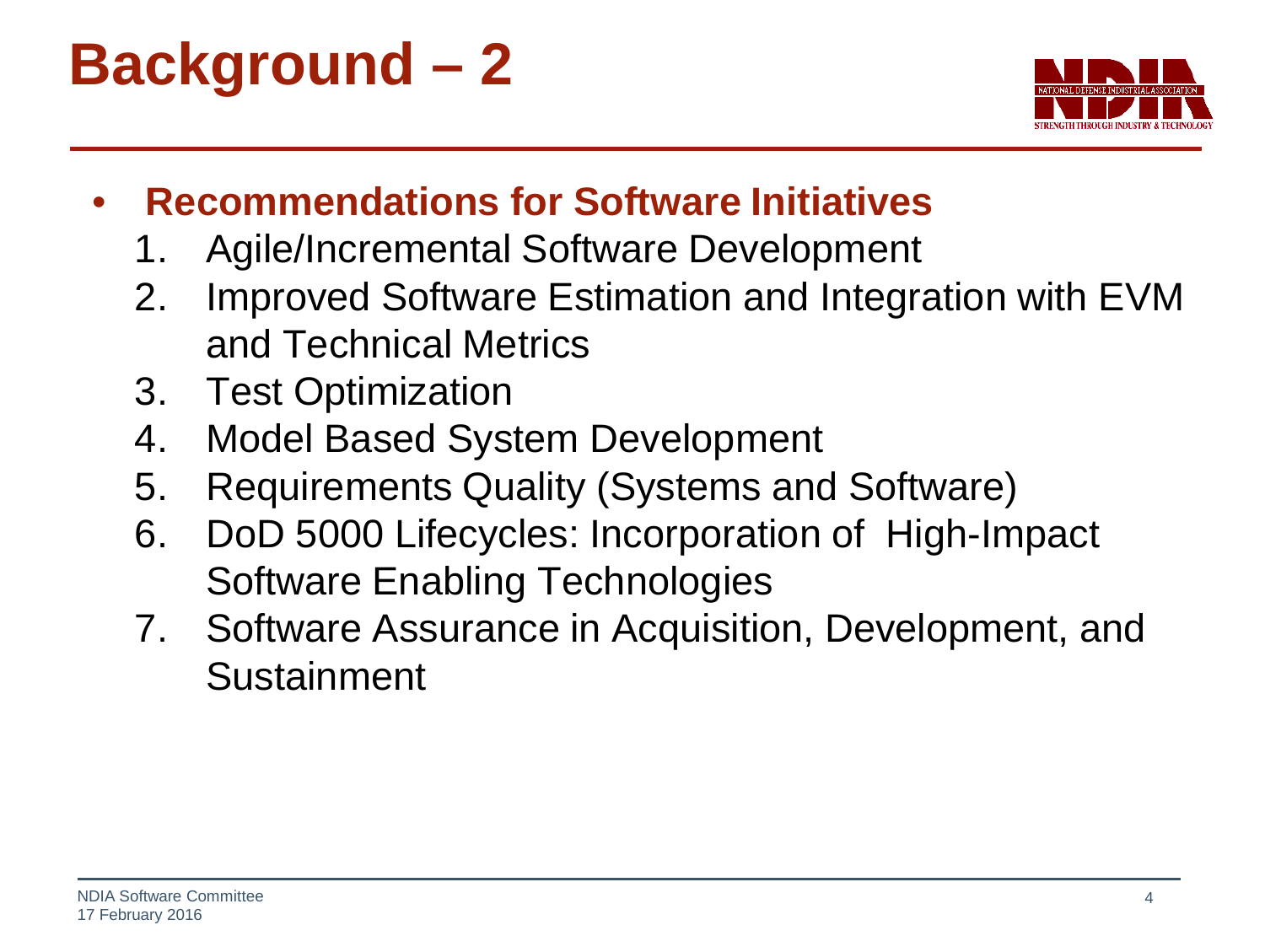## **Actions Since Last SED Division Meeting**



• **The NDIA Software Committee met on January 26 to discuss our approach for supporting the following task:**

#### *Task*

**The Joint Federated Assurance Center (JFAC) serves as a joint, Department-wide federation of capabilities to support the trusted defense system needs of the Department. Its objective is to ensure security in the software and hardware developed, acquired, maintained, and used by the Department, pursuant to the trusted defense systems strategy of the Department, and supporting policies related to software assurance and supply chain risk management. In addressing the JFAC mission it is critical to baseline DoD's technical, program, and organizational capabilities relating to trusted systems in a consistent manner, and then to identify the gaps in those capabilities today and relative to emerging and future threats and technologies. Such data are essential to inform policy and investment decisions**.

• **The Software Committee agreed to undertake a Software Assurance action to perform baselining and gap analysis in industry, and report the results to DASD/SE with recommendations for remediation where appropriate***.*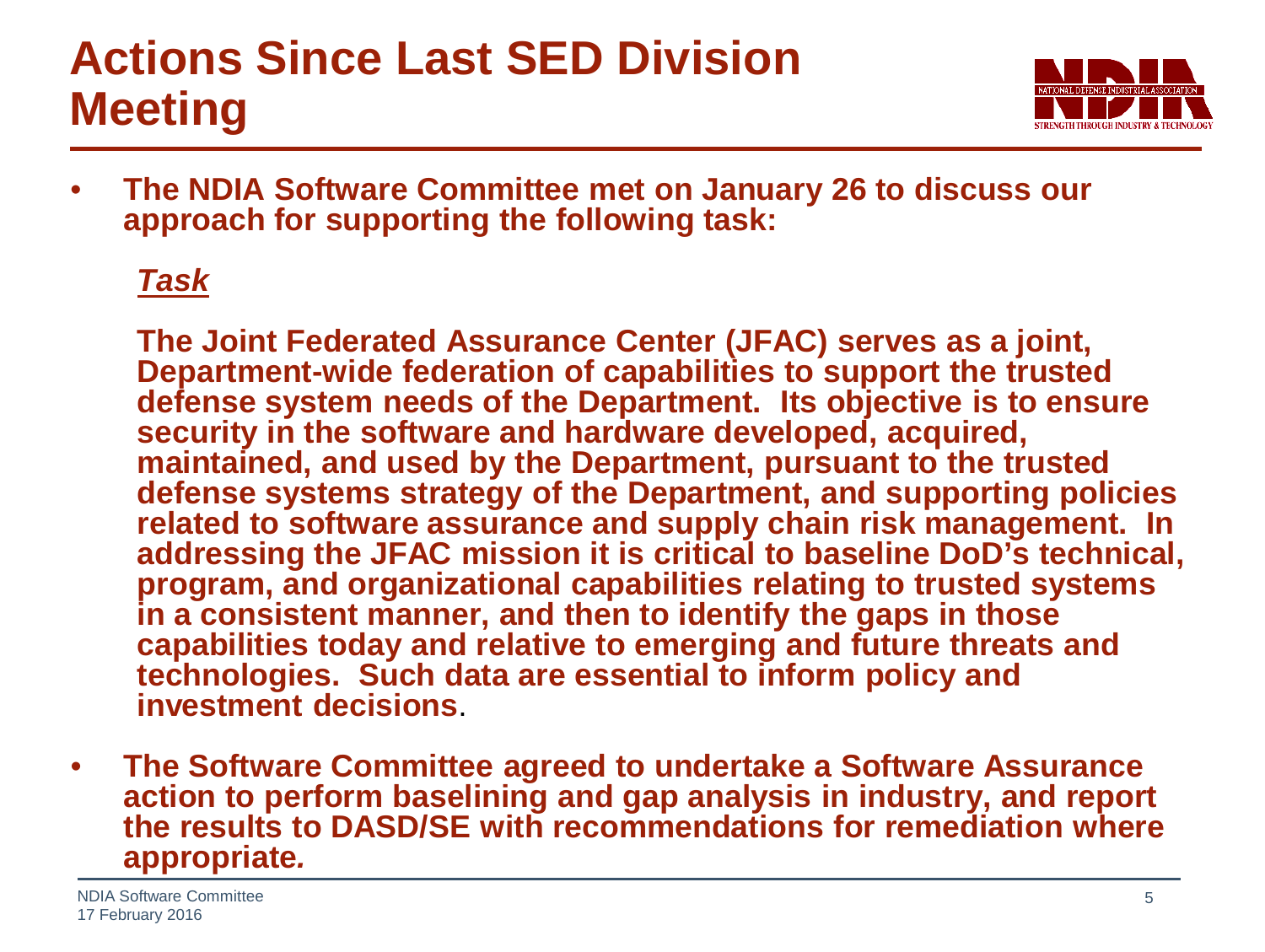



- **We are developing a strategy to provide a framework for benchmarking industry processes, techniques, tools, architecture and design strategies, and decision-making rules for software assurance, at each stage of the full life cycle**
- **We have DASD/SE agreement that this is a worthwhile effort to undertake, and now need to begin fleshing out the details and recruiting additional industry participants**